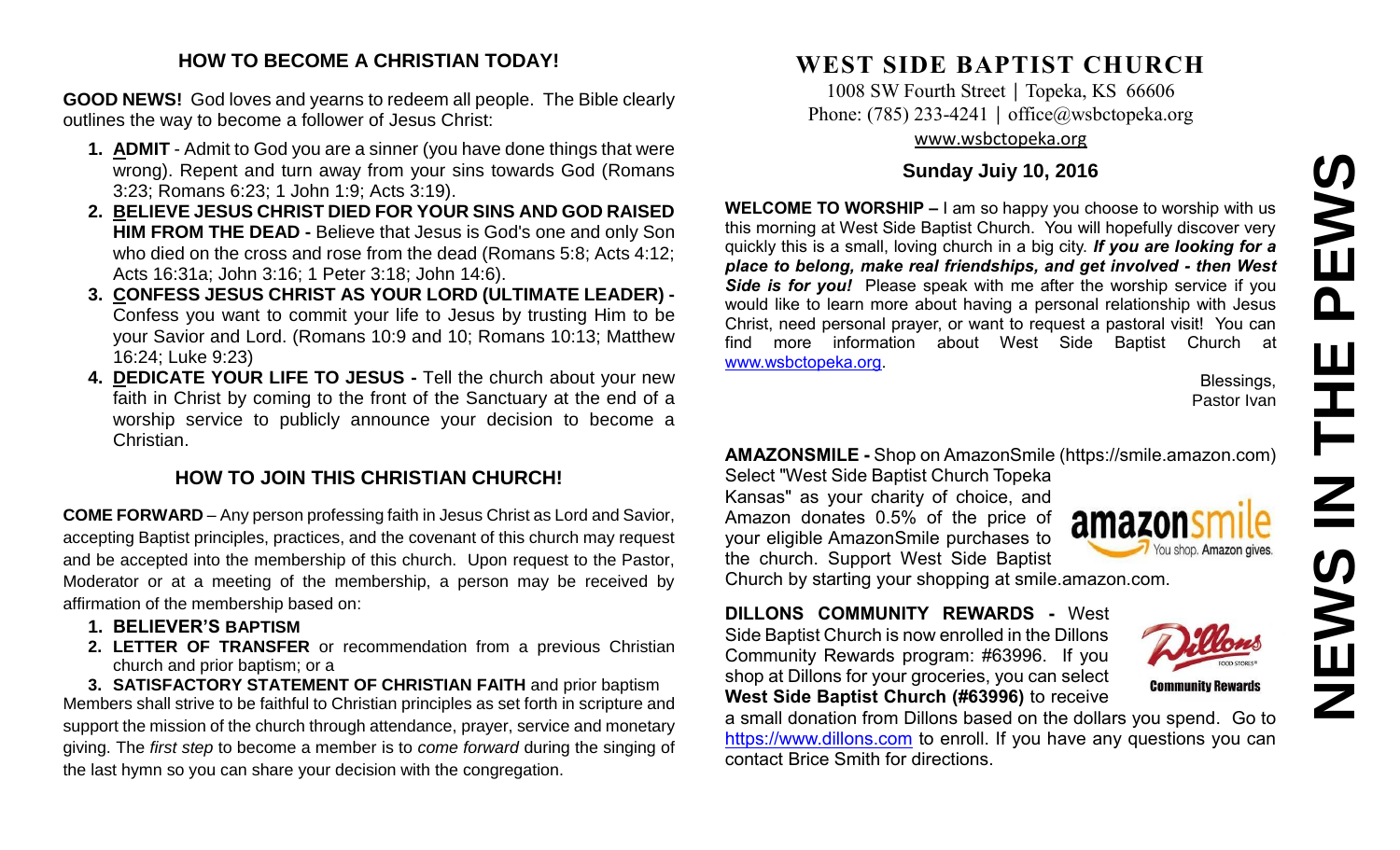**CHOIR REHEARSALS FOR WORSHIP IN THE PARK** – The annual, ecumenical worship service in Gage Park will be on **Sunday, September 18 this year**. The churches – Central Congregational Church, Gage Park Baptist Church, Potwin Presbyterian, and West Side Christian Church - are joining their choirs to provide special music throughout the service.

Due to the number of songs they are to learn, we will be rehearsing together throughout the summer. We are hopeful that choir members from all the churches will be able to attend many of the rehearsals shown below.

• Sat, July 16  $@$  1:30 – 3:30 pm

**DOORSTEP'S "CHRISTMAS IN JULY" –** Each year with "Christmas in July," Doorstep is trying to help alleviate the strain for donated items at the end of the year. Doorstep adopts 250 households with 700+ individuals annually through the Christmas Bureau. By having items donated in July, our Christmas Store Chair, Judy Neher, has a better

idea of what items we are lacking in November and December. Since winter clothing is not out in July, we are asking you to donate toys, health kit items, household items, and adult gifts (no short-sleeve or sleeveless clothes). We are also collecting school supplies and backpacks. Please look over the "Christmas in July" flier on the bulletin board to see how you can help.

**MISSION COMMITTEE – Are you interested in God's work in Topeka and Around the World? Join Pastor Ivan** for a Mission Meeting on the **Third Tuesday of July (July 19) at 6:00 p.m. in Homer Hall (Parlor)**. Everyone is invited!

**NEWSLETTER** – **PICK UP a copy of the JULY "The Witness" newsletter.** Articles and updates for the **AUGUST**  newsletter are due on **Wednesday, July 20 at 12:00 noon**. Send articles, news, testimonials, poetry, etc. to Lynda Cokeley : at [office@wsbctopeka.org.](mailto:office@wsbctopeka.org) "The Witness" calendar and newsletter will be printed for distribution on Sunday, July 31.



**RECORDINGS** - Our worship service is audio recorded. Contact the Church Office if you would like a DVD or CD of today's service or a service you missed.

**RIDE TO CHURCH** - If you need transportation to / from a worship service or another church-related activity, please call the Church Office at (785) 233- 4241 during office hours (Tuesday thru Friday, 8:00 a.m. to 4:30 p.m.). Volunteers are needed to ride along with our driver to pick-up children for Church.



See Pastor Ivan with questions, or if you would like to volunteer.



**SUMMER SERMON SERIES – A LIFE WORTH LIVING!** Pastor has started a new sermon series on the Book of Galatians:

- July 17 Galatians 5:1-15: "The Only Thing that Matters!"
- July 24 Galatians 5:16-26: "Live by the Holy Spirit"
- July 31 Galatians 6:1-10: "Doing Good to All"
- August 7 Galatians 6:11-18: "The End is the Beginning"

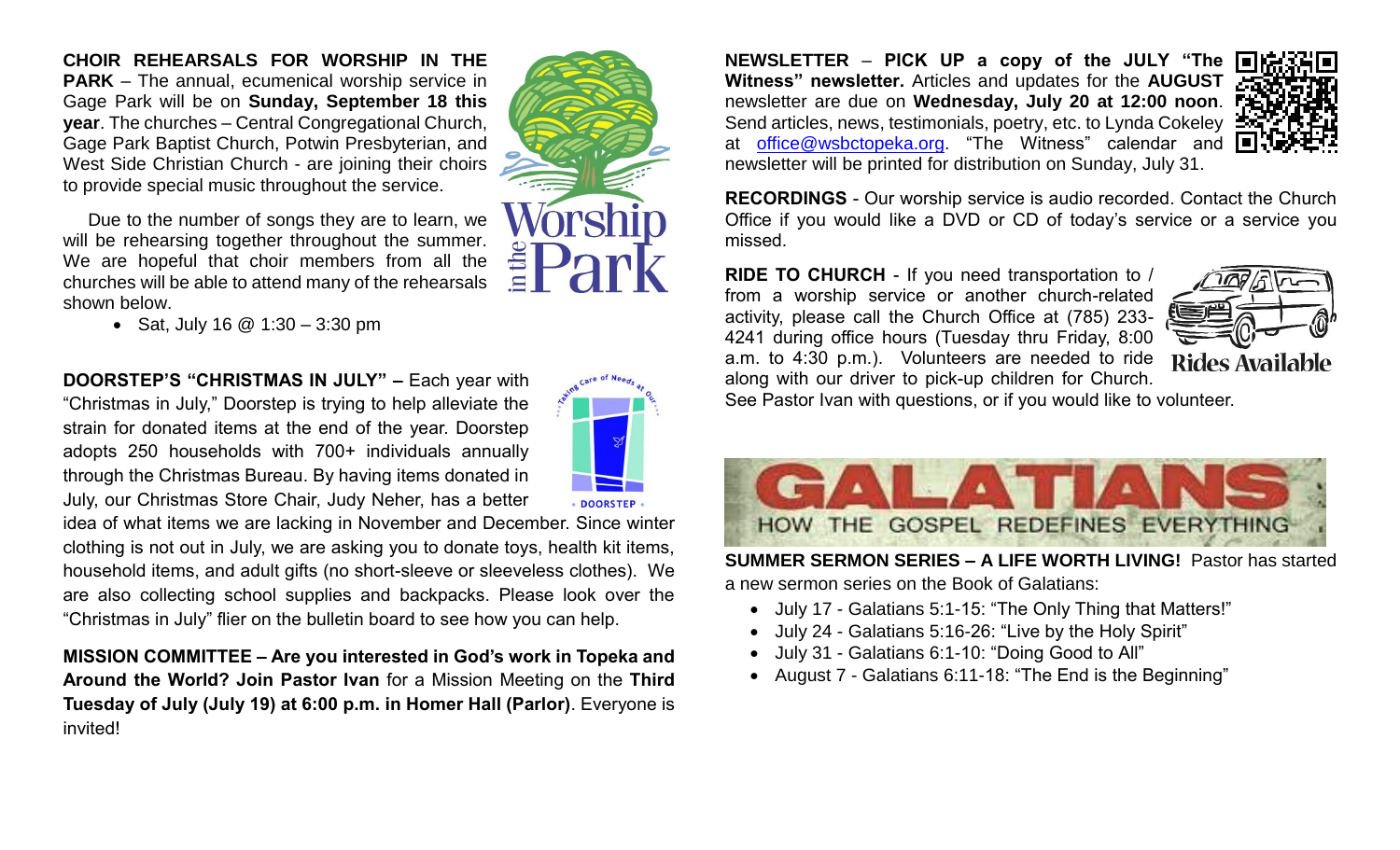**SURVEYS – Have you Completed Your Survey?**  Thank you to the numerous individuals who have completed the **Core Values Survey** and the **Serving as the Hands & Feet of Christ** form. This invaluable information will be used by the Church Council and Nominating Committee to recruit volunteers and leaders to guide Christ's Church into the future. Remember:



- God has Gifted Every Person for Service
- Every One has a Place to Serve
- Serve in the Place Which Matches Your Passions!

Extra surveys may be picked up in the Church Office, or complete on-line.



**YOUTH GROUP NAME – T.A.C.O.S. –** The Youth Group has chosen a new name: **T.A.C.O.S.** which stands for **"Teens at Church on Sundays."** Mark Calloway has helped the T.A.C.O.S. Youth Group design a new logo. New T-shirts will be ordered, soon. Watch for more news from these young leaders.

**ABCUSA 2017 BIENNIAL – Save the Date!** Go with the Greuter family to the American Baptist Churches Biennial Mission Summit in Portland, Oregon, next year - June 30 to July 2, 2017. A number of exciting events occur before and after the official Mission Summit dates - so plan to come for the full event! www.americanbaptists2017.com



**BETHEL NEIGHBORHOOD** – Friday, July 29 is the fifth Friday of the month and it is our time to bring dinner and a program to Bethel Neighborhood Center in Kansas City, KS. If you would like to join us please indicate this on the registration pad. The van will leave at 3:00 pm from the Church. Your participation is needed to serve, clean up and experience God's wonderful Grace.

#### **IN OUR THOUGHTS AND PRAYERS**

Amanda – grief and emotional support (Almira Collier's granddaughter) Jane Baker – Healing for diabetes Mark Calloway – Healing for tumor on pituitary gland Albert Carpenter – Healing for health issues (Harry and Pat's son) Bradley Carpenter – Healing for cancer (Harry and Pat's grandson) Harry Carpenter – Healing for health issues and infections (6/7) Russ Hunter – Healing for health issues (Fran's husband) \*Alice Kieffer – Healing for health concerns \*Reginald Kirby – Healing for foot and health concerns \*Etta Landis – Healing for health concerns \*Madeleine Martinson \*Gil McCurdy – Healing for eyesight Becky Poe – Healing for health issues Savannah Redmond – Heart Transplant only 14 years old (Lynda's friend) Brian Roach Sr. – Healing for cancer (Kate Olsen's son) Bob Roesler – Interim Minister at First Baptist Church of Ottawa, Kansas Hazel Smith-Tindall – Healing for fractured sternum (Kate Olsen's mother) (5/4) Elma Tschantz – Hospice care (Colleen Smith's mother) Adriana White – Healing for personal issues *\*Homebound*

**MEMORIAL SERVICE FOR VERA COCHRAN –** The WSBC family expresses its sincere sympathy to Vera Cochran's family at her passing on **Wednesday, June 8, 2016. A Memorial Service (and luncheon) scheduled for Sunday, JULY 17 at 2:00 p.m. in West Side Baptist Church's sanctuary. Private family burial to follow. The Church will receive memorials to honor her life and legacy.** 

Tom and Jan Mansfield are inviting you to come help celebrate Virginia Mansfield's 90th birthday with a reception on Today, from 1:30pm to 3:30pm at WSBC in Holmer Hall. No gifts please but your kind wishes are appreciated.